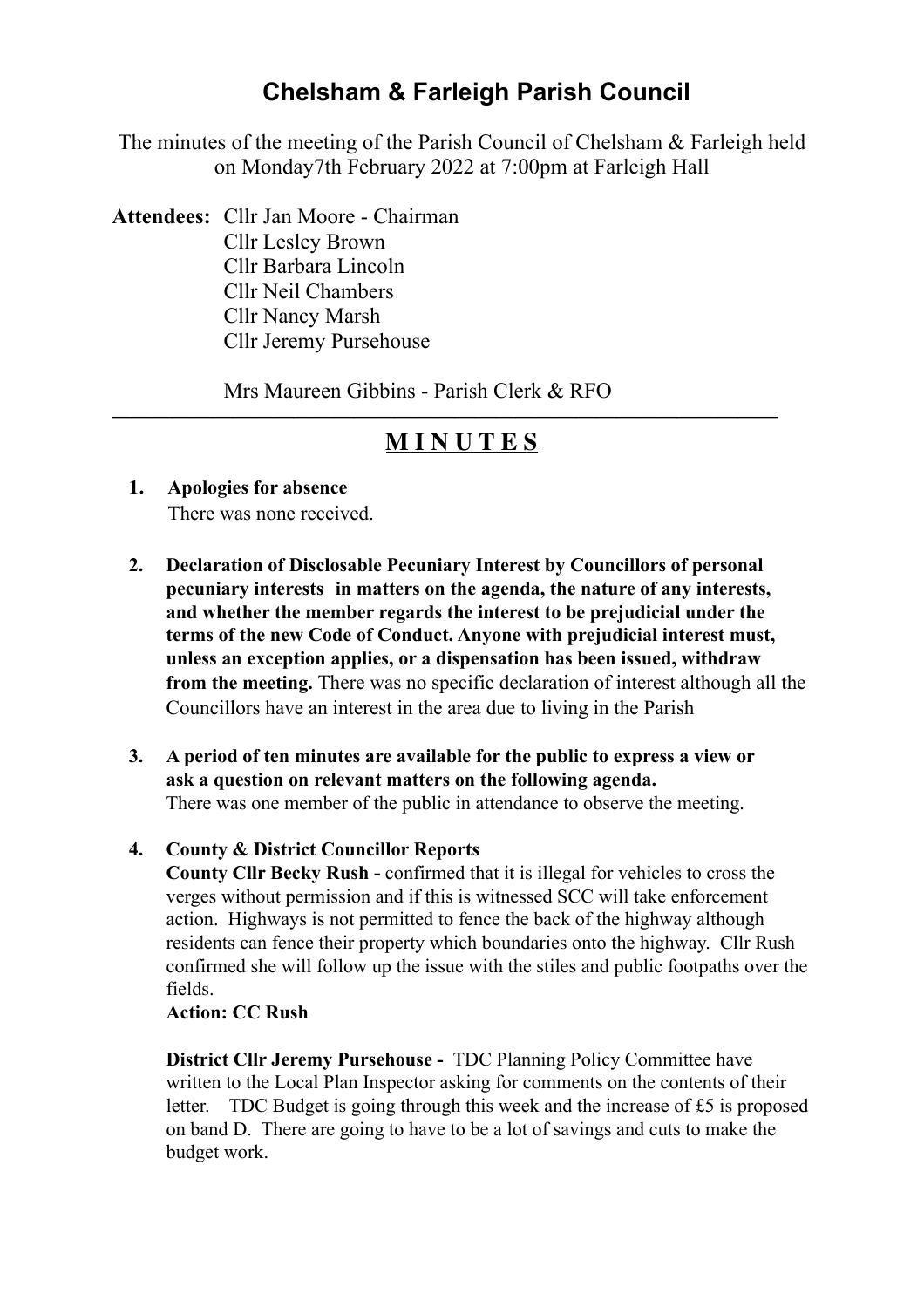**5. To approve the minutes of the council meetings held on 10th January 2022**  The minutes of the meeting held on 10th January 2022 were approved and signed by the chairman.

## **6. Matters arising not raised elsewhere in the agenda**

 **Parish land ownership and Easements -** A local resident has kindly and generously completed a number of searches on local land and identified the ownership status.

## **7. Highview**

There was nothing to report. Clerk to follow up with TDC planning department. **Action: Clerk**

## **8. Councillor Surgeries:**

Cllrs. Brown and Pursehouse led the surgery on Saturday 5th February which proved to be successful.  **Saturday 5th March 2022** - Cllrs Cairns & Chambers

 **Saturday 2nd April 2022 -** Cllrs Moore & Lincoln

## **9. Annual Parish Meeting**

It was agreed the date for the Annual Parish Meeting will be confirmed once the suggested speaker of TDC Chief Executive, David Ford has been approached. **Action: Cllr Moore**

# **10. Library Update**

Cllr Lincoln updated the council with the activities at the library. The licence from SCC is still awaited. The volunteers are working well and there is a reserve list of them. There is now a fully working electronic notice board and it has ben agreed that parish meetings, surgeries and events can be publicised on this. **Action: Clerk** 

# **11. Grant Policy for adoption**

The policy, following agreed minor changes, was adopted. The Chairman raised the subject of the application form which the Clerk had previously circulated and it was agreed that this was acceptable. The Clerk will upload this to the parish website.

## **Action: Clerk**

# **12. Kelly Bread**

Cllr Marsh confirmed a recent meeting had been held and the offer by the Parish Council to buy the loaves was gratefully accepted. Cllr Marsh will purchase the bread and be reimbursed by the Parish Council. The service is being held on the first Sunday of July 2022 at St Leonards church.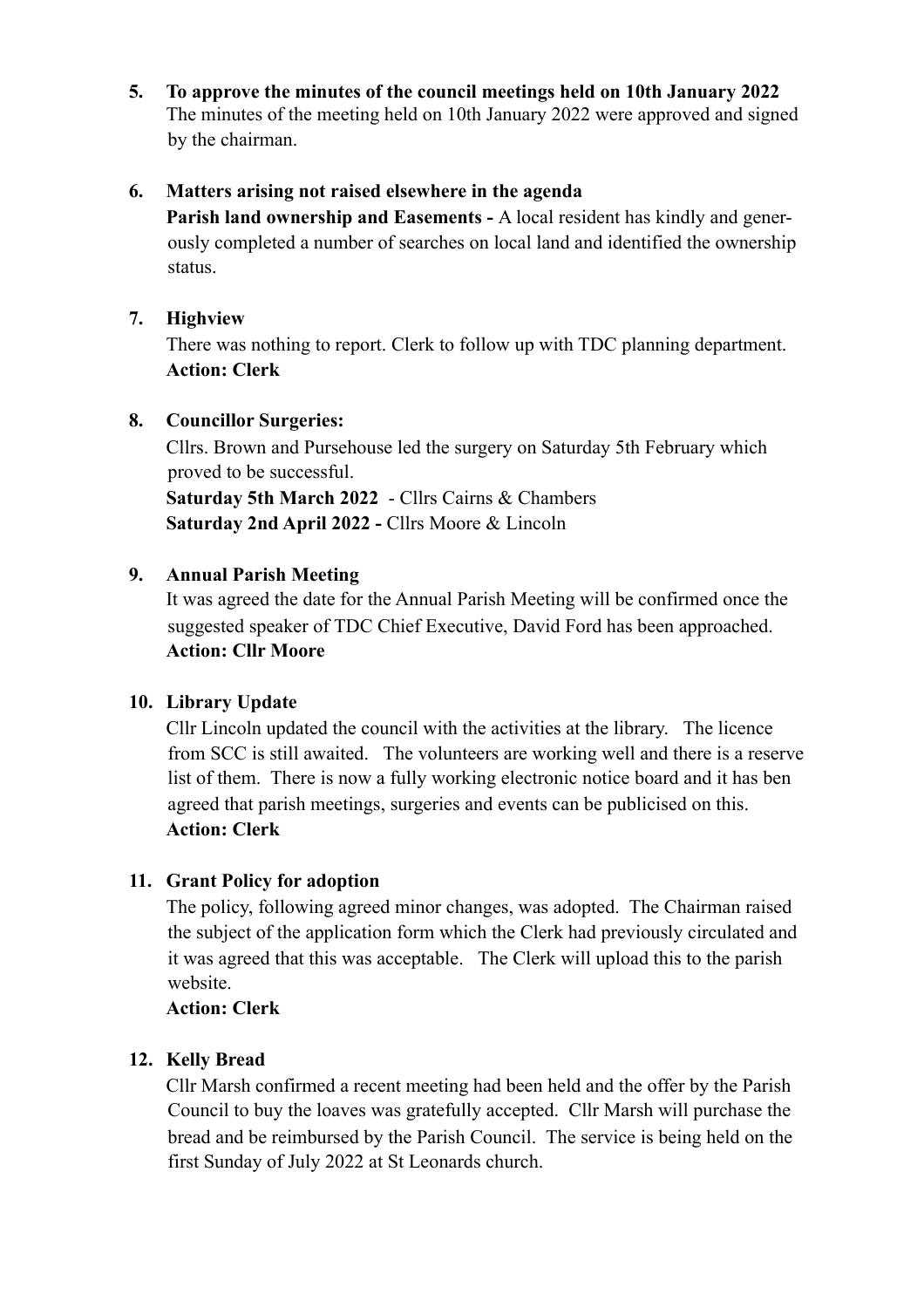#### **Action: Cllr Marsh**

#### **13. AONB/AGLV**

Thanks were expressed to a local resident and Cllr Chambers for the work undertaken to complete the submission to the AONB/AGLV consultation. The submission can be viewed on the Surrey Hills Boundary Review website.

#### **14. Crematorium Appeal - 8th February**

 A number of residents and councillors will be either observing and/or commenting on the appeal.

#### **15. Commons**

 **Holt Wood -** The Chairman confirmed that a lot of work is being undertaken behind the scenes; a helpful meeting has been held with TDC Officer Alastair Durkin; the Chairman is meeting with TDC Chief Executive, David Ford to address the issues also. The County Councillor and MP are being kept up-to-date with progress.

#### **\* Chelsham Common Permissive Horseride**

An email has been received from a local resident regarding horses riding on Chelsham Common. It was agreed a letter needs to be written to the riding stables requesting that riders only ride on the permissive horse-rides. A copy of the by-laws for the common to also be sent with the letter. **Action: Clerk** 

 **Notice boards -** Following discussion it was agreed the Clerk will order two information boards for Mill Common at a total cost £237.60. The posts will be installed at the Henley Wood entrance and Rogers Lane.  **Action: Clerk** 

#### **16. Planning**

#### **16.1 TA/2022/5/TPO**

 **Please refer to Tree Report Owls Wood, Beddlestead Lane, Chelsham** 

 **Comment: Cllr Cairns updated the councillors regarding the actions which have been taken. The Parish Councillors leave to the Arboriculturist.** 

#### **16.2 TA/2022/149/TPO**

 **T1) Lime - thin crown by 20% and cut back over extended overhang over garden by 1-2m, reading from 5m to 3-4m. The height will re main the same. T2) Cedar - reduce lateral over extended limbs over hanging property by 1-2m (reducing from 5-6m to 4-5m and to rebalance crown. (Please refer to picture)**